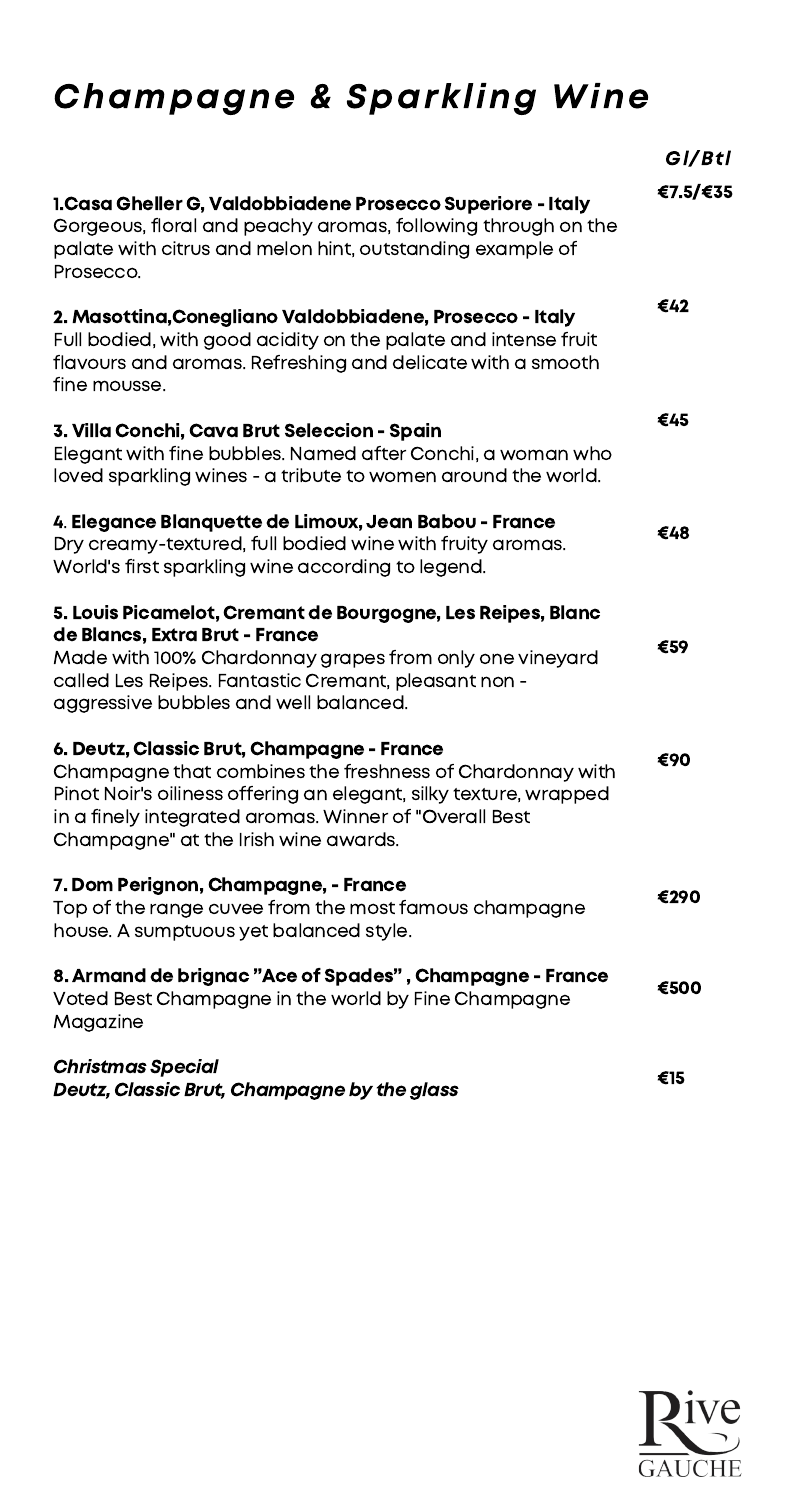#### €28 €29 €29 €30 €33 €34 €34 €34 €34 €34 €35 €36 €37 White Wines 10. Fabrizio Vella Bianco Organico, Sicily - Italy Catarratto is an indigenous variety from Sicily. Crafted with minimal intervention, this wine is unfiltered to let the variety shine! If you love pinot grigio and feel like trying something different this wine is for you ! Certified organic and vegan friendly. 11. Muscadet de Sèvre-et-Maine Sur Lies, Folie Landiers, Loire - France Classic Muscadet from Bougrier family, light-bodied, dry with high acidity. 12. Solto Vinho Verde, Quinta de Ambraes - Portugal From northern Portugal Solto, in the mouth is fresh & delicate, where the citrus notes stand out. The nose reveals a tropical & elegant fruit aroma. 13. Angove Butterfly Ridge - Australia Blend of Riesling and Gewurztraminer from South Australia. Elegance of Riesling with the spice of Gewurztraminer, a taste that lingers. 14. Sivi Pinot, Vipava - Slovenija Easy drinking and oaked Pinot Grigio from Vipava valley. 15. Caves De La Tourangelle,Touraine - France Sauvignon Blanc from central Loire Valley, medium-bodied, dry, with gooseberry on the palate, crisp finish with citrus zest and minerals. 16. La Bascula, Catalan Eagle,Terra Alta - Spain Organic Spanish white Rhone blend with the usual combo of mysterious white Garnacha & Viognier 17. Villa Huesgen, "By the Glass" Riesling, Mosel - Germany Stunning off dry white, juicy with a little acidity and lovely length. Refreshing and zesty, easy to drink on any occasion. 18. Scaia, Tenuta Sant Antonio, Veneto - Italy Soft, inviting and intriguing wine, made with Garganega - Chardonnay blend. 19. Torre Raone, Pecorino, Abruzzo - Italy Very pleasant Pecorino with a nicely balanced acidity. Light to medium body & creamy mouthfeel, easy drinking. 20. Janare Falanghina del Sannio, Campania - Italy Made from the ancient Italian white wine grape, reportedly of Greek origin, this wine is fresh with peach fruit, almond and mineral notes 21. Baragne, Stari Podrum, Graševina - Croatia The most planted grape variety in Croatia. Light bodied with flavours of apple & citrus, very refreshing & easy drinking. 22. Garofoli Macrina Verdicchio dei Castelli di Jesi Classico Superiore, Marche - Italy Antonio Garafoli started in 1870 in Marche an ancient wine producing region well known by it's whites. Today 5th generation is following his steps. this wine is medium-bodied,

elegant, fruity and floral.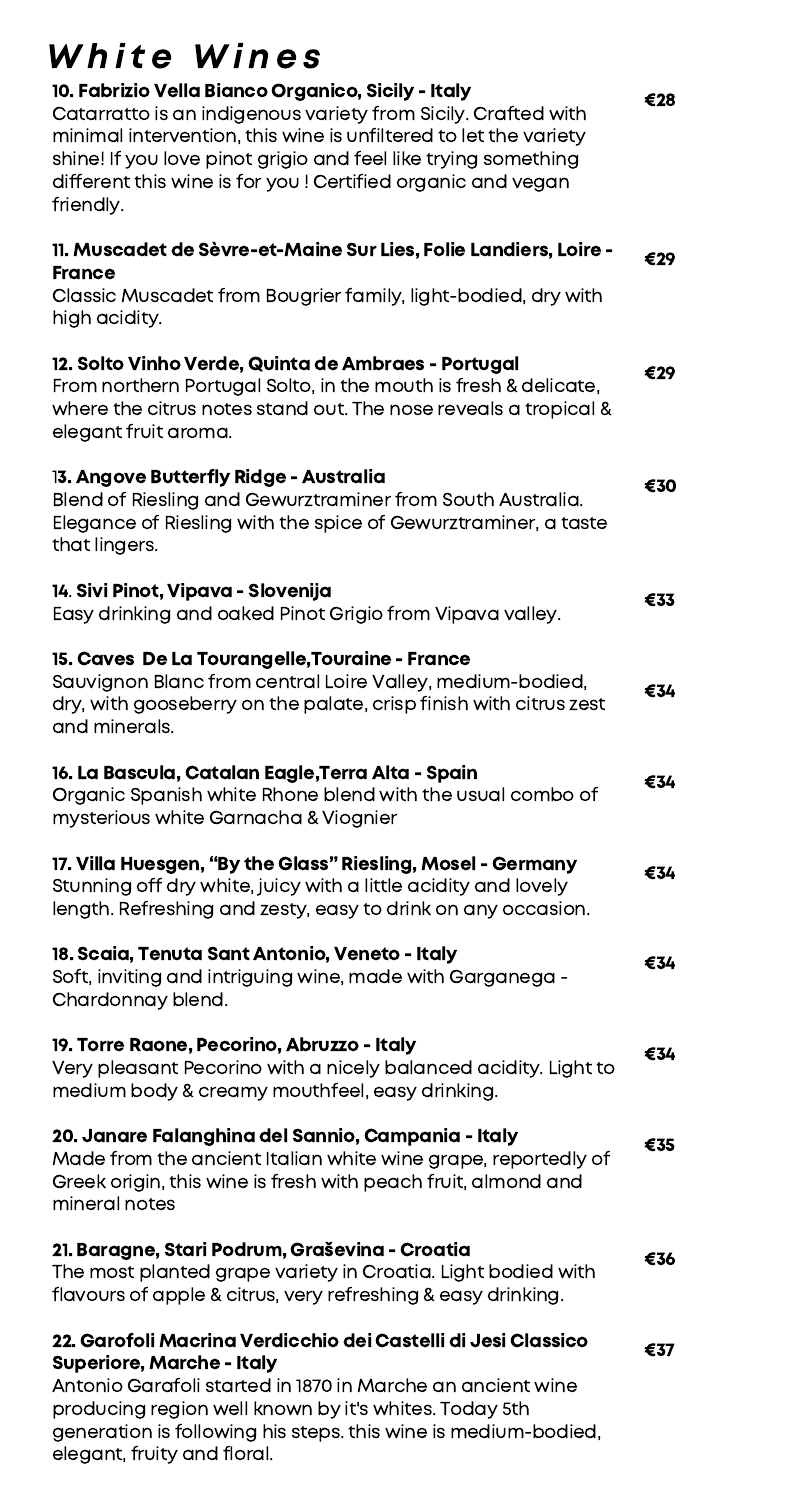| 23. Aotea, Sauvignon Blanc, Nelson's Seifried - New Zealand<br>Crisp and vibrant Sauvignon Blanc with rose's lime juice,<br>passion fruit and gooseberry flavours, impressive purity and<br>power, with ethereal texture and lingering finish.                                                                                                                                        | €38 |
|---------------------------------------------------------------------------------------------------------------------------------------------------------------------------------------------------------------------------------------------------------------------------------------------------------------------------------------------------------------------------------------|-----|
| 24. Prado Rey, Rueda - Spain<br>Made from the Verdejo grape – the fashionable wine<br>of the moment, dry with notes of ripe melon and citrus fruits.                                                                                                                                                                                                                                  | €38 |
| 25. Gruner Veltliner, 'Crazy Creatures', Malat, Kremstal -<br><b>Austria</b><br>This interesting grape is native to Austria and this winery is<br>dating from early 18th century. This wine is dry, light, fresh,<br>clean with hints of apple fruit& spices. Michael Malat<br>suggests it as a breakfast wine; we would say lunch.                                                   | €38 |
| 26. The Flower and the Bee, Ribeiro - Spain<br>Made with 100% Treixadura. A lovely full flavoured white wine,<br>with notes of pears and citrus fruit and peaches. Real<br>presence but not at all heavy, amazing fruit intensity and<br>freshness. Reminds of a good Albarino with a bit more<br>oomph! Grapes are farmed organically and biodynamic<br>practices are also followed. | €38 |
| 27. Mooiplaas, Bush Vines, Chenin Blanc - South Africa<br>The Chenin Blanc Bush Vines shows our characteristic wild<br>honey, peaches and apricot flavours. A well made complex<br>wine with a well balanced palate, good structure and long<br>lingering finish.                                                                                                                     | €39 |
| 28. The Oddity, Dry Tokaji - Hungary<br>Has all the goodness of Tokaji, but dry. Very fresh and clean<br>with hints of citrus fruits & fennel. Dry with a long flowery<br>finish.                                                                                                                                                                                                     | €39 |
| 29. Jean Loron, Rift 71, Macon Villages - France<br>Developed without any addition of sulphites Rift 71 offers a<br>great finesse and a nice freshness. Wonderful finish with lots<br>of fruit character.                                                                                                                                                                             | €39 |
| 30. Abadia San Campo, Albarino, Rias Baixas - Spain<br>San Campo offers a citrus and mineral focused wine, while<br>never losing the delightful mineral tanginess of the Albarino<br>grape.                                                                                                                                                                                           | €44 |
| 31. Les Princes Abbes, Domaines Schlumberger Reisling,<br><b>Alsace - France</b><br>Intense lemon yellow; distinguished, delicate and fresh nose<br>citrus fruits, candied lemon, grapefruit; ample mouth with<br>citrus fruits, delicate.                                                                                                                                            | €45 |
| 32. Trimbach, Gewurztraminer, Alsace - France<br>Gewurztraminer is the fruitiest and the spiciest of the<br>varietals- a unique wine and in Alsace this grape variety<br>reaches the height of perfection. Its dry personality makes it<br>ideal as an aperitif and it pairs extremely well with specialty<br>cuisine with pronounced flavours.                                       | €48 |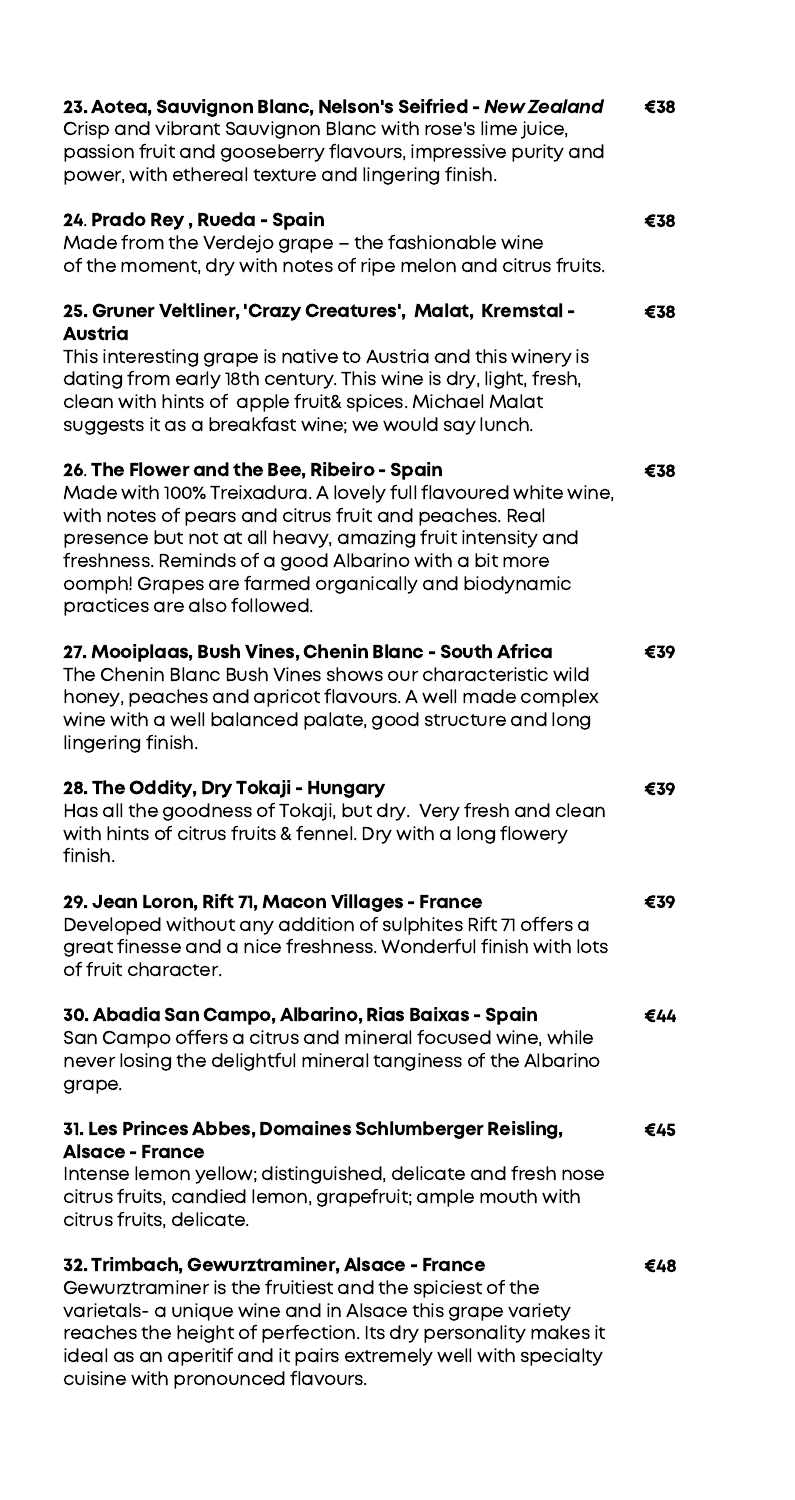| 33. Famille Bougrier, Les Pierres Blanches, Sancerre - France<br>Grapefruit, fresh grass and acacia on the nose. Spice, subtle<br>fruit and minerality on the palate with a very long finish. A<br>Sancerre the way it should be!                                                    | €49                                      |
|--------------------------------------------------------------------------------------------------------------------------------------------------------------------------------------------------------------------------------------------------------------------------------------|------------------------------------------|
| 34. Chablis, William Fevre - France<br>William Fevre makes some of the world's favourite Chablis.<br>The only Chablis producer to win four stars in the prestigious<br>Bettane et Desseauve. This one is dry with crisp acidity with<br>apples and pear notes, beautifully balanced. | €55                                      |
| 35. Louis Latour, Puligny Montrachet, Cote de Beaune -<br><b>France</b>                                                                                                                                                                                                              | €110                                     |
| Bright golden colour, full bodied with aromas of peach and<br>almond paste. Vanilla and fresh almond on the nose and<br>lovely mineral finish.                                                                                                                                       |                                          |
| House Recommended White                                                                                                                                                                                                                                                              |                                          |
|                                                                                                                                                                                                                                                                                      | GI/BtI                                   |
| 40. Sonetti, Pinot Grigio delle Venezie - Italy<br>Delicated light bodied Pinot Grigio with a touch of class.                                                                                                                                                                        | €6.5/26                                  |
| 41. Domaine Delsol, Picpoul de Pinet - France<br>A very nice dry crisp & light wine from the Lanquedoc region.<br>Very refreshing on the palette.                                                                                                                                    | €7/€28                                   |
| 42. Stoneburn, Sauvignon Blanc Marlborough - New Zealand<br>From the iconic hunters stable this wine shows all that is great<br>from Marlborough Sauvignon Blanc. Fresh & zesty with a<br>classic finish.                                                                            | €7.3/€30                                 |
| 43. Domaine Montrose, Chardonnay - France<br>Elegant wine combining roundness and freshness, aged in<br>stainless steel tank to preserve fruity aromas.                                                                                                                              | €7.5/31                                  |
| 44. Peth Wetz, Unfiltered Riesling, Rheinhessen - Germany<br>Notes of lemon and grapefruit with some pear too. This wine<br>has a weight and just a hint of sweetness, delicate but with<br>plenty of flavour.                                                                       | €8/32                                    |
| 45. Mar de Frades, Albarino - Spain<br>Ripe fruit of pear and peach. Balanced with a good acidity<br>and a nice long finish. The most awarded Albarino in the<br>world.                                                                                                              | €8.2/€33<br>Magnum<br>bottle 1.5L<br>€62 |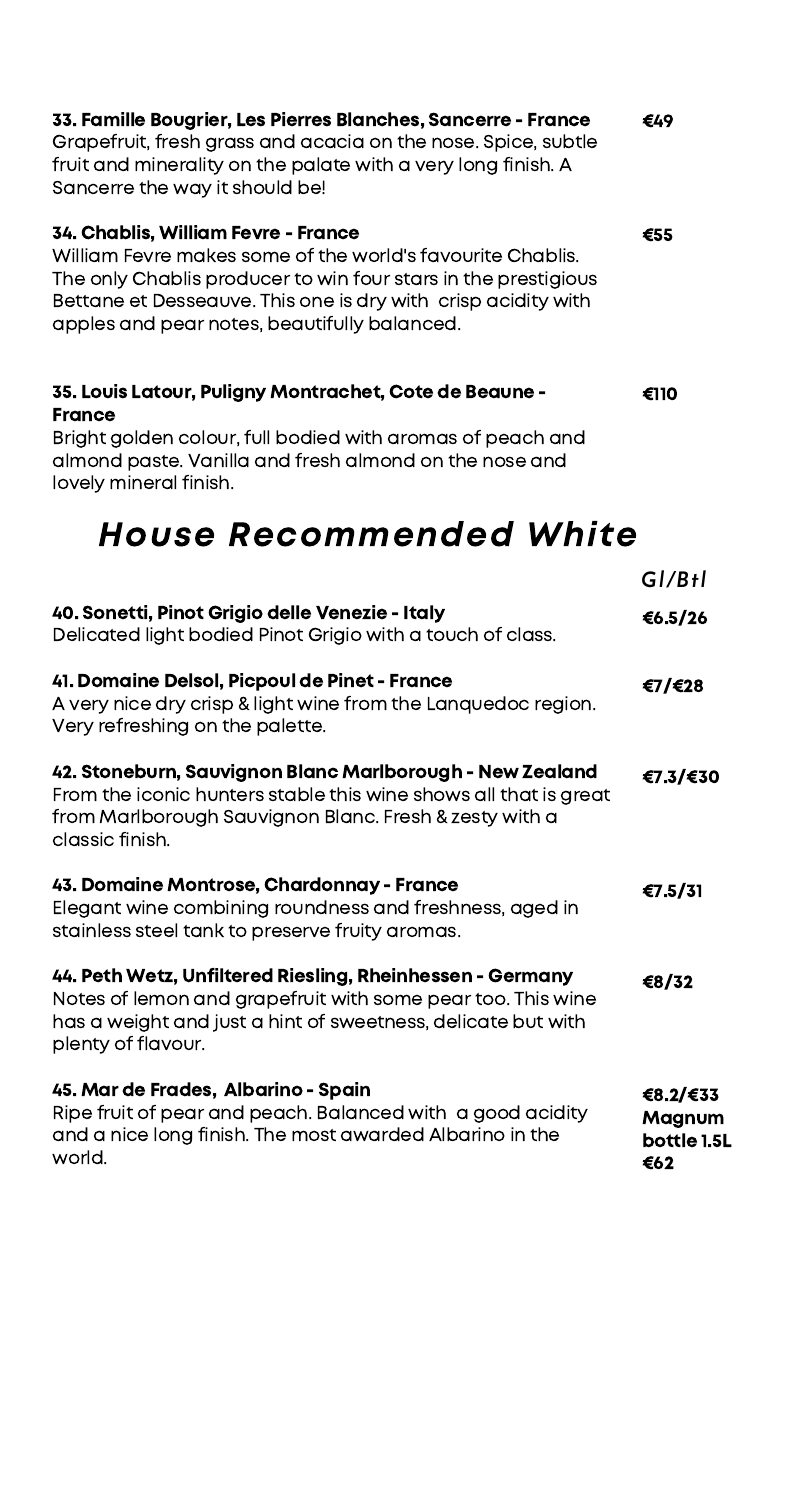| Rose                                                                                                                                                                                                                                                           | GI/BtI                                 |
|----------------------------------------------------------------------------------------------------------------------------------------------------------------------------------------------------------------------------------------------------------------|----------------------------------------|
| 50. Lia, Tempranillo, Ribera Del Duero - Spain<br>Summery and aromatic blush rose, fresh yet chic, inviting you<br>to fantasise with each sip.                                                                                                                 | €7.5/30                                |
| 51. Chateau Sainte-Croix, Cotes De Provence - France<br>Classic Cotes De Provence style, Cinsault, Granache And<br>Syrah blend. Soft ripe berries and stone fruit are met with<br>refreshing citrus flavours.                                                  | €9/€36                                 |
| 52. Seifried, Pinot Noir - New Zealand<br>Delightful and flagrant, strawberry, floral and white peach<br>notes. Crisp refreshing finish.                                                                                                                       | €39                                    |
| House Recommended Red                                                                                                                                                                                                                                          | GI/BtI                                 |
| 60. Villa Adami, Monteplciano D'Abruzzo - Italy<br>This is majestically smooth, medium-bodied Italian red. It has<br>flavours of dark cherry, blueberries and ripe plum. It is fruit<br>driven with almost invisible tannins.                                  | €6.5/26                                |
| 61. Cantine Colli Soligo, Merlot - Italy<br>A nice alternative to a French Merlot, this Italian red from<br>Veneto is soft, juicy and very easy to drink. Appealing notes of<br>cherry, blackberries and a subtle hint of vanilla.                             | €7/28                                  |
| 62. Marcel Martin, Cabernet Sauvignon, Languedoc - France<br>A lovely Cabernet from the sunny Languedoc, warm with<br>medium body. Ripe black fruit notes and a hint of spice. A<br>wine full of fruit and charm.                                              | €6.8/27                                |
| 63. El Parral, Malbec, Cafayate Valley - Argentina<br>Extremely popular Argentinian Malbec, medium-bodied with<br>strong impressions of dark fruits.                                                                                                           | €7/28                                  |
| 64. Post House, Blueish Black - South Africa<br>Shiraz, Pinotage, Cabernet Sauvignon and Merlot blend, the<br>name refers to the colour of the wine which has a dark blue<br>tinge to it. It is full bodied and rich with aromas of spices and<br>black fruit. | €7.5/30                                |
| 65. Ramon Bilbao, Rioja, Crianza - Spain<br>Voted Spains top winery, this brilliant creates top wines from<br>the wonderful Rioja region. Lovely fruits balanced with great<br>tannins. A must try.                                                            | €8/€32<br>Magnum<br>bottle 1.5L<br>€60 |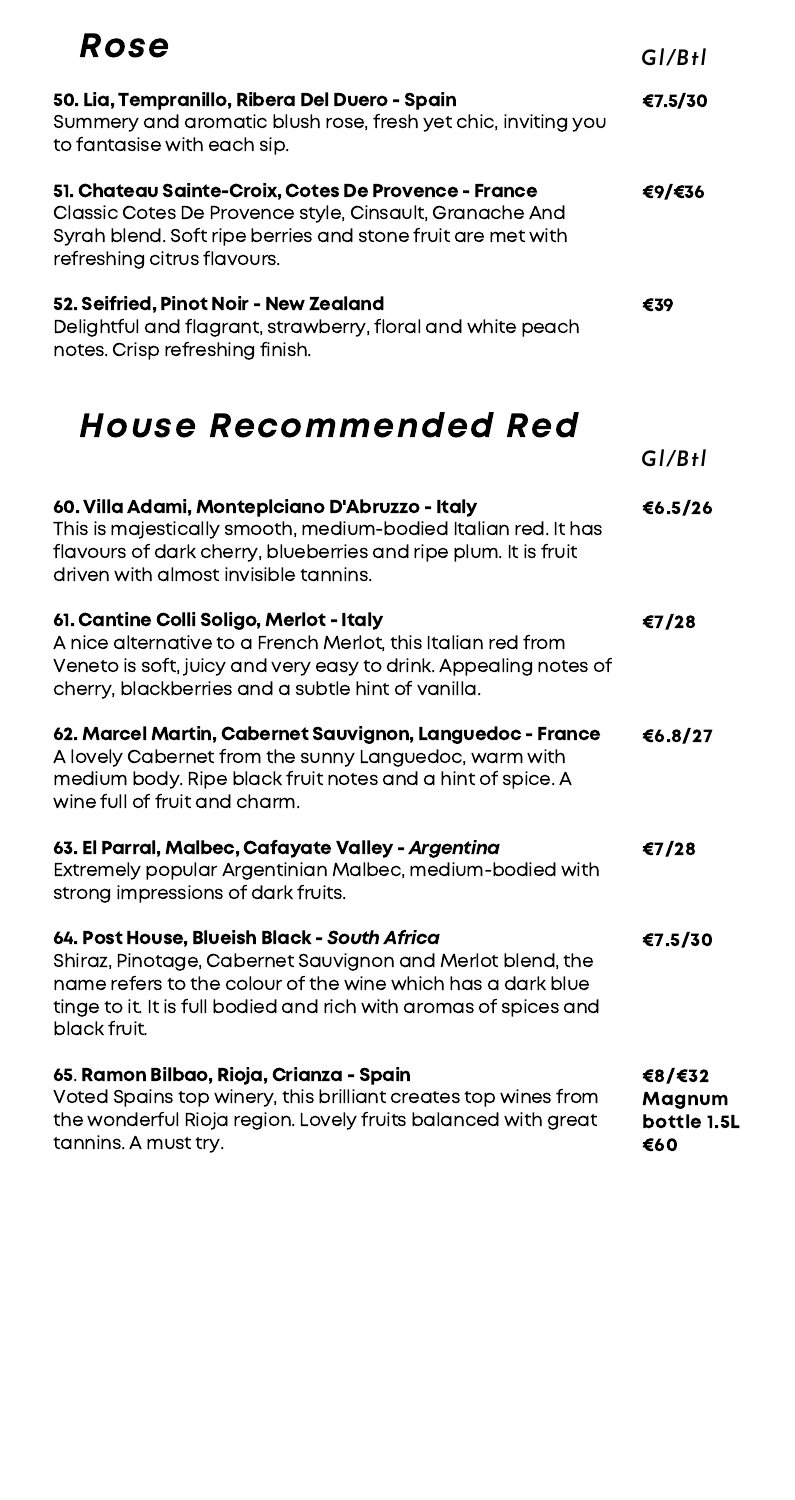## Red Wines

| 67. Vina Zorzal Garnacha Navarra - Spain<br>Made with love from resurrected old vines, harvested by<br>hand. Deep cherry red, on the nose there's a subtle hint of<br>sweet spice followed by black fruits. Super soft and mouth-<br>wateringly juicy and so moreish! Vegan friendly.                                                                                                                               | €27 |
|---------------------------------------------------------------------------------------------------------------------------------------------------------------------------------------------------------------------------------------------------------------------------------------------------------------------------------------------------------------------------------------------------------------------|-----|
| 68. Cantine dei Colli Ripani, Sangiovese, Marche - Italy<br>A lively red with soft medium tannins, the strain of Sangiovese<br>in this part of Italy is somewhat 'mellower' compared to its<br>Tuscan Chianti counterpart. Pleasing on the palate and so<br>'Italian' with those Morello cherry notes. Very easy to pair with<br>most dishes! Organic and vegan friendly.                                           | €29 |
| 69. Olivier Ravoire, Cote du Rhone Villages - France<br>A blend of Grenache/Syrah from sun baked South of France,<br>blackberries, plums and spices                                                                                                                                                                                                                                                                 | €33 |
| 70. Malbec du Clos AOC Cahors, Jean Luc Baldès - France<br>Intense and bright. Elegant, generous aromas of dark fruits on<br>the nose with a rich, smooth and fruity palate.                                                                                                                                                                                                                                        | €34 |
| 71. La Bascula, Catalan Eagle, Terra Alta - Spain<br>Deep coloured, full bodied, rich, spicy red vanilla and<br>cinnamon notes from American oak.                                                                                                                                                                                                                                                                   | €34 |
| 72. Bardolino, Monte del Fra - Italy<br>Delicately fruity and fragrant, with notes of cherries,<br>strawberries, as well as hints of spices. Lightly spicy, with a<br>well-balanced, fresh and easy-drinking style.                                                                                                                                                                                                 | €34 |
| 73. Scaia, Corvina, Veneto - Italy<br>Corvina grape makes a dry, light elegant wine with lots of ripe<br>cherries. This one is well balanced, tangy and fresh, intense<br>and with a good body despite its young lightness.                                                                                                                                                                                         | €34 |
| 74. Tuella DOC Douro, Symington Family Estates - Portugal<br>Deep garnet colour. Fresh aroma of red cherries and<br>raspberries with some plum scent in the background. Lovely<br>woodland fragrance.                                                                                                                                                                                                               | €35 |
| 75. Don David, Tannat, Cafayate Valley - Argentina<br>A great representative of Cafayate's terroir. Firm tannins full<br>of character. The "amaro" Italian chocolate dominates the<br>mouth leaving a long and pleasant aftertaste.                                                                                                                                                                                 | €35 |
| 76. Quinta de Saes Reserva, Dao - Portugal<br>From one of the leading producers in the area, Alvaro Castro,<br>family owned estate. A blend of Touriga Nacional, Alfrocheiro,<br>Tinta Roriz e Jaen. Intense aromas of fruit of the forest and<br>cherries, vanilla and some subtle liquorice spice too. Velvety<br>elegant tannins, finesse oozes from the glass, with a long<br>lingering finish. Vegan friendly. | €36 |
| 77. Prado Rey, Roble, Ribera Del Duero - Spain<br>Aromas of red fruit, herbs, spices, balsamic and touch of<br>wood, medium to light in body with some smoky and savoury<br>notes.                                                                                                                                                                                                                                  | €36 |
| 78. Castiglioni, Frescobaldi, Chianti, Tuscany - Italy                                                                                                                                                                                                                                                                                                                                                              |     |

Beautiful ruby-red colour, delightful fruity notes of cherry, blackcurrant and raspberry. Lively on the palate with long and persistent finish. €36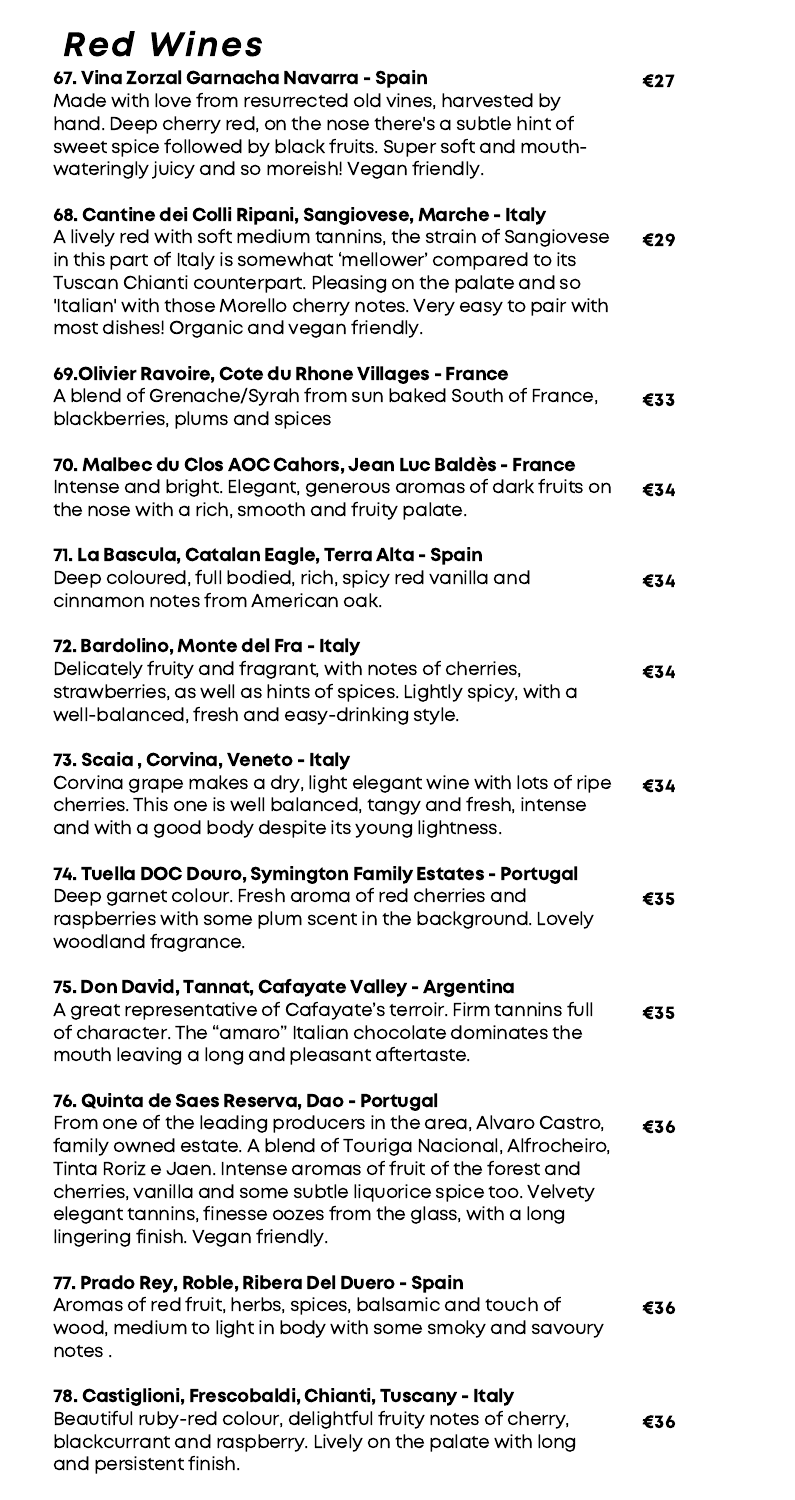| 79. Baragne, Stari Podrum, Merlot - Croatia<br>From Eastern Croatian region Baranja. Full bodied, with a<br>notes of blackberries & black plum, hints of oak.                                                                                                                                                                                                                                                                                                                      | €36 |
|------------------------------------------------------------------------------------------------------------------------------------------------------------------------------------------------------------------------------------------------------------------------------------------------------------------------------------------------------------------------------------------------------------------------------------------------------------------------------------|-----|
| 80. Opi, Malbec, Mendoza - Argentina<br>Purple coloured, the nose offers mineral and black cherry<br>notes with a touch of black pepper. The palate is soft and<br>sweet, with ripe berry flavours.                                                                                                                                                                                                                                                                                | €36 |
| 81. Neprica Primitivo, Puglia - Italy<br>Made from ripe Italian grape that is almost genetically<br>identical to Zinfandal and Crljenak. Legend has it, Primitivo<br>was the wine served at the last supper                                                                                                                                                                                                                                                                        | €36 |
| 82. Rift 69, Jean Loron, Beaujolais Villages - France<br>Crafted with absolutely no addition of sulphite from<br>harvesting to bottling. Black fruit aromas, embellished with<br>spicy and mineral notes.                                                                                                                                                                                                                                                                          | €37 |
| 83. Duck Shoot, Pinot Noir, Yarra Valley - Australia<br>Creating good Pinot Noir requires patience. Soft, light purple<br>in colour, aromas of strawberry. Subtle and rich with silky<br>characteristics.                                                                                                                                                                                                                                                                          | €38 |
| 84. Peter Schweiger, Zweigelt, Niederosterreich - Austria<br>Made from indigenous red grape that has spread its<br>popularity throughout central and south east europe.It was<br>named after dr. Fritz Zweigelt, who crossed St. Laurent and<br>Blauflankisch to create a unique and delightful grape variety<br>that has pinot-like cherry aromas and sweet fruity taste.                                                                                                         | €39 |
| 85. Envinate Albahra, Almansa - Spain<br>Made from Garnacha Tintorera (also known as Alicante<br>Bouschet). 'Albahara' means 'small sea' in Arabic. Single<br>parcel wine from Almansa, Castilla-La Mancha. Hand<br>harvested and hand made; a brilliant glass of wine!<br>Fragrant, pure and full of flavour but most of all true to its<br>origin and terroir. Natural wine at its best, made without<br>compromise on flavour and quality! Low sulphites and vegan<br>friendly. | €39 |
| 86. Château Lacombe Noaillac, Medoc, Bordeaux - France<br>Moderately expressed aromas of dark fruits, oak and spices.<br>Very velvety on the palate, full bodied with smooth tannins<br>and balanced acidity.                                                                                                                                                                                                                                                                      | €42 |
| 87. Château Gloria, Bordeaux - France<br>Very delicate Bordeaux with well developed bouquet of red<br>fruit. On the palate, the wine is soft and round with velvety<br>tannin.                                                                                                                                                                                                                                                                                                     | €42 |
| 88. La Mascota, Cabernet Franc, Mendoza - Argentina<br>Ruby red wine with intense, concentrated aromas-evoking<br>cassis, blackcurrant & sweet spices. An elegant, perfectly<br>balanced wine, with a structured, lingering finish.                                                                                                                                                                                                                                                | €42 |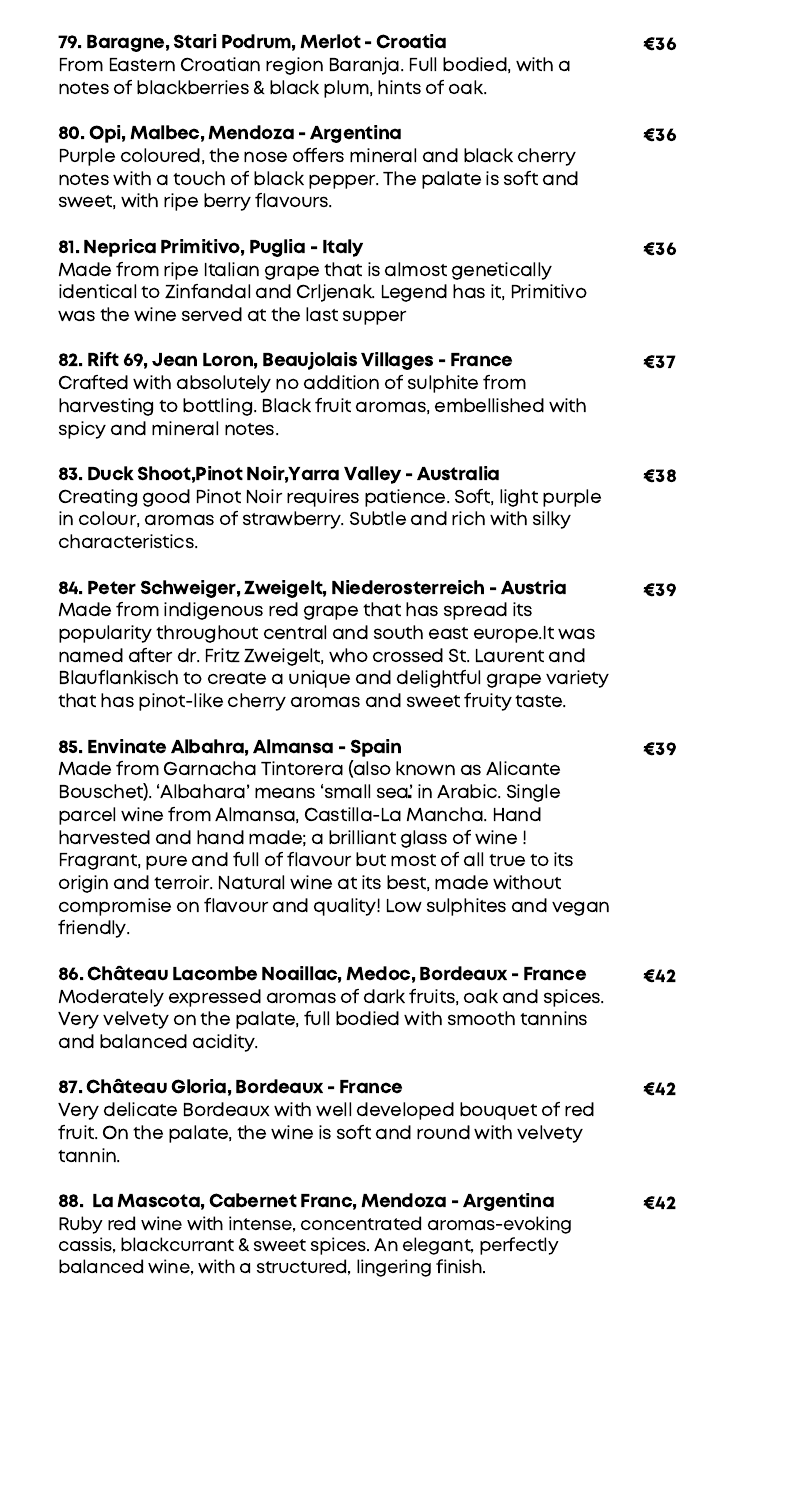| 89. Chateau La Peyere Medoc, Bordeaux - France<br>From a small family owned estate located in the northern<br>part of the Médoc. The vineyard has been converted to<br>Biodynamic agriculture, which is not that common in<br>Bordeaux! Aged for 18 months in French oak barrels (30% new<br>oak). A blend of Cabernet Sauvignon, Merlot, Cabernet Franc,<br>Petit Verdot and Malbec. A dapper red, dense, rich and full<br>bodied. Very elegant with great concentration & finesse. | €44 |
|--------------------------------------------------------------------------------------------------------------------------------------------------------------------------------------------------------------------------------------------------------------------------------------------------------------------------------------------------------------------------------------------------------------------------------------------------------------------------------------|-----|
| 90. Alvaro Palacios, Camins del Priorat - Spain<br>Outstanding blend of Granacha, Cinsault, Cabarnet<br>Sauvignon and Syrah. Purple in colour, aged in oak rich and<br>smoky.                                                                                                                                                                                                                                                                                                        | €45 |
| 91. Terre Di San Leonardo, Trentino Alto - Adige - Italy<br>the Terre di San Leonardo is an accessible and food friendly<br>blend of merlot, cabernet sauvignon and carmenere grapes<br>selected from across the San Leonardo estate.                                                                                                                                                                                                                                                | €48 |
| 92. Rhiannon, Syrah, Zinfandel, Barbara - California<br>Lush vibrant cherry, ripe raspberry and spice, cool and<br>smooth. Named after the goddess Rhiannon, a figure of<br>power and mystery in Celtic mythology.                                                                                                                                                                                                                                                                   | €48 |
| 93. Zenato, Ripassa della Valpolicella Superiore - Italy<br>From the wine making region known as "The Pearl of Verona".<br>This wine is loaded with silky-smooth, sultry dark cherry fruits<br>and dark chocolate with a lingering rounded finish. Full-<br>bodied and dense, dangerously easy to drink.                                                                                                                                                                             | €49 |
| 94. Château La Fleur Picon, Grand Cru, Saint-Emilion - France<br>Classic red from the right bank in Bordeaux. Merlot grape is<br>the principle grape and gives wonderful roundness and<br>charm, Cabernet Sauvignon provides great structure and<br>Cabernet Frank adds complexity, finesse and character.                                                                                                                                                                           | €52 |
| 95. Predator Old Vine Zinfandel, Lodi - California<br>The lady bug is a natural predator that feeds on insects<br>harmful to plants. "Natural predation" is just one of the many<br>sustainable vineyard practices that eliminates the need for<br>synthetic pesticides. This wine is big and bold and grapes for<br>it are sourced from 50 year old vines.                                                                                                                          | €55 |
| 96. Villa Antinori, Chianti Classico Riserva DOCG, Tuscany -<br><b>Italy</b><br>An intense ruby in colour. The palate is ample and enveloping<br>and features firm and supple tannins. The wine is very<br>persistent and the aftertaste brings back the notes first felt<br>on the nose.                                                                                                                                                                                            | €55 |
| 97. Luis Cañas, Rioja Reserva, Seleccion de la Familia - Spain<br>Tempranillo grape grown on old vines aged in oak, plums<br>and spice on the palate, full bodied and complex.                                                                                                                                                                                                                                                                                                       | €59 |
| 98. Two Range, Rutherford Ranch, Napa Valley - California<br>Aromatic spices coupled with black cherry aromas,<br>alongside fresh raspberry and dark chocolate flavours. Rich                                                                                                                                                                                                                                                                                                        | €60 |

tannins lead to a full bodied wine with a long finish.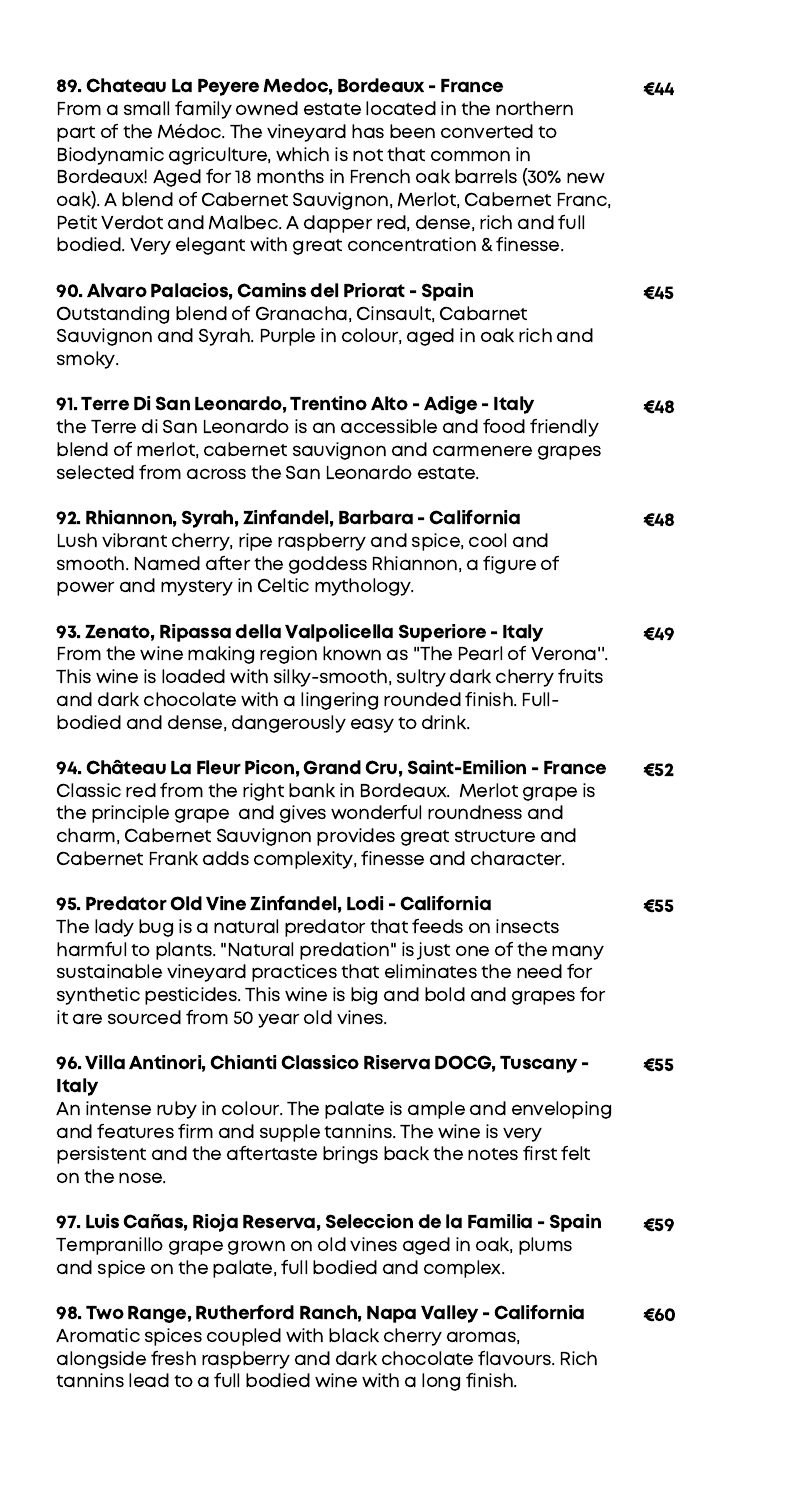| 99. Ramon Bilbao, Rioja Gran Reserva - Spain<br>A modern style rioja, aged for 36 months in American oak.<br>Youthful with plenty of backbone & structure. Fresh acidity &<br>layers of ripe plum & blueberry.                                                                                                                                                  | €60  |
|-----------------------------------------------------------------------------------------------------------------------------------------------------------------------------------------------------------------------------------------------------------------------------------------------------------------------------------------------------------------|------|
| 100. Escarpment, Pinot Noir, Martinborough - New Zealand<br>Inspired by classic wines of burgundy, this elegant wine<br>displays wonderful perfume and red fruits with its soft, ripe<br>tannins.                                                                                                                                                               | €60  |
| 101. Olivier Ravoire, Gigondas - France<br>Delicious full bodied wine, one of the classics from the<br>Southern Rhone, oak aged and matured for many years.                                                                                                                                                                                                     | €62  |
| 102. Craggy Range, Syrah, Gimblett Graves, Hawke's Bay -<br><b>New Zealand</b><br>The vines originates from a heritage clone of Syrah brought<br>to New Zealand around 150 years ago. Produced from the<br>gravelly soils of Gimblett Gravels, this distinct Syrah shows a<br>lift of floral and pepper aromatics with freshness and<br>elegance on the palate. | €65  |
| 103. Chateau De Chamirey, Mercurey Rouge - France<br>Beautiful purple colour, with cherry & strawberry aromas on<br>the nose. Well balanced with ripe smooth tannins. Part of it<br>aged in French oak barrels.                                                                                                                                                 | €68  |
| 104. Tenuta Sant'Antonio, Amarone Della Valpolicella DOCG,<br><b>Veneto - Italy</b><br>Rich with aromas of ripe red fruits, well balanced with round<br>tannins. Due to the drying process, Amarone requires at least<br>double the amount of grapes to produce a single bottle of<br>wine.                                                                     | €75  |
| 105. Luis Canas, Gran Reserva, Rioja - Spain<br>Fresh, elegant and complex nose. Palate is polished and<br>rounded. Fleshy with both elegance and power, with touches<br>of black fruit jam and ligorice. Warm, with a long, delicious<br>and persistent finish.                                                                                                | €80  |
| 106. Castello Banfi, Brunello di Montalcino DOCG - Italy<br>Made from 100% Sangiovese grape, aged for several years it<br>is soft, velvety and intense with sensation of liquorice, spices<br>and light goudron note.                                                                                                                                           | €89  |
| 107. Margaux De Brane, Henri Lurton, Left Bank Bordeaux -<br><b>France</b><br>Outstanding Margaux - elegant and structured, with<br>expressive fruit, nose of flowers, mint, tobacco and dark fruits.<br>Spice plays a supporting role here with oak, just bringing<br>everything together.                                                                     | €90  |
| 108. Gagliardo, Barolo DOCG, Piedmont - Italy<br>Referred as "The king of Wines" . Robust and aromatic with<br>rich tannins and characteristics. Aged far more than 5 years<br>in old oak.                                                                                                                                                                      | €149 |